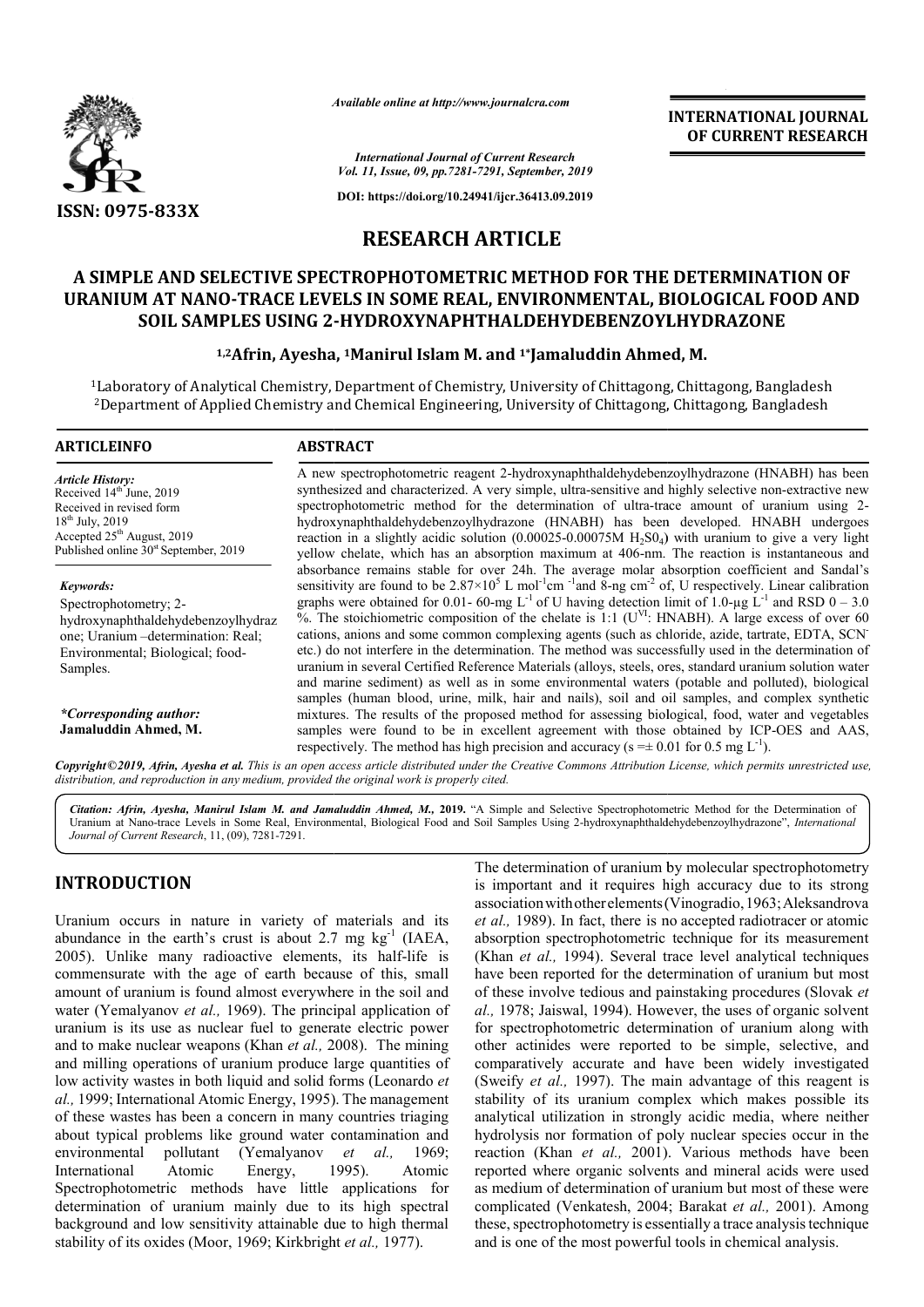2-hydroxynaphthaldehydebenzoylhydrazone (HNABH) has been reported as a spectrophotometric reagent for aluminum (Hesse, 1972; Starvin *et al.,* 2004; Barakat *et al.,* 2001) and copper (Barakat *et al.,* 2001) but has not previously been used for spectrophotometric determination of uranium. This paper reports its use in a very sensitive, highly specific spectrophotometric method of trace determination of uranium. The method possesses distinct advantages over existing methods (Khan, 2011; Ahmed *et al.,* 2018) with respect to sensitivity, selectivity, range of determination, simplicity, speed, pH /acidity range, thermal stability, accuracy, precision and ease of operation. From above mentioned literature survey (Khan et al – Ahmed et al) it reveals that those methods are lengthy, time-consuming, pH dependent and in most of above mentioned methods, interference was high. It is needless to emphasize further that the direct spectrophotometric method in non-extractive way is more useful if it offers high sensitivity and selectivity. Search should be directed a new in order to develop simpler spectrophotometric method for non-extractive estimation of uranium in very selective and sensitive ways. The method is based on the reaction of non-absorbent HNABH in a slightly acidic  $(0.00025-0.00075 \text{ M H}_2\text{SO}_4)$  solution with uranium to produce a highly absorbent very pale yellowish chelate product followed by a direct measurement of the absorbance in an aqueous solution with suitable masking, the reaction can be made highly selective and the reagent blank solutions do not show any absorbance.

# **MATERIALS AND METHODS**

**Apparatus:** A Shimadzu (Kyoto, Japan) (Model-1800) double beam UV/VIS spectrophotometer and Jenway (England, U.K) (Model-3010) pH meter with a combination of electrodes were used for the measurements of absorbance and pH, respectively. A Shimadzu (Model: AA7000) atomic absorption spectrophotometer (AAS) equipped with microcomputer controlled air-acetylene flame and A Shimadzu (Japan) (Model : 9800) Inductively Coupled Plasma-Optical Emission Spectroscopy (ICP-OES),  $\lambda_{\text{max}}$ =418nm, plasma gas flow rate L min<sup>-1</sup>=15, LOD: 1-10 $\mu$  g L<sup>-1</sup> of U were used for comparison of the results. Infrared spectrum was recorded with FTIR Spectrophotometer, Shimadzu (Model-IR Prestige 21, Detector-DTGS KBr) in the range 7500-350 cm<sup>-1</sup>. The elemental analyzer Exeter Analytical Inc Model:CE440) equipped with supersensitive thermal conductivity detector for simultaneous determination of CHN was used.

# **Synthesis and Characterization of the Reagent**

**Synthesis of the reagent:** The reagent was synthesized in our laboratory according to the method of Sacconi (1953) and Salam *et al.,* (1995).

The reagent 2-hydroxynaphthaldehydebenzoylhydrazone (HNABH) was synthesized by two steps. First, benzoylhydrazine (BH) was prepared by refluxing ethyl benzoate (700 mmol) with hydrazine hydrate (700 mmol) at 140°C for 20 hours in a round bottle flux equipped with a condenser and then recrystallized twice from ethanol. An off-white crystalline product was obtained whose melting point was 115°C (Lit. 113-117°C) (Sacconi, 1953). Finally, 2 hydroxynaphthaldehydebenzoylhydrazone was prepared by the condensation of 1:1 molar ratio (30 m mol each) of 2 hydroxynaphthaldehyde (HNP) and benzoyl hydrazine (BH) in ethanol (50-ml). A brown crystalline product was then dried

slica gel and calcium chloride in a desiccators. Yield of the product was 80%. The structure of the reagent is shown in Scheme-1.

**Characterization of the reagent:** The reagent was characterized by taking melting point, elemental analysis, and FTIR spectrum and thermo gravimetric analysis. The melting point of the reagent was  $204\degree C$  (Lit.  $206\degree C$ ).<sup>56</sup> The result of the elemental analysis (C = 70.10%, O = 10.05 %, N = 9.70 %, H  $= 5.06$  %) of the reagent was in good coincidence with the calculated values (C = 74.45 %, O = 11.03 %, N = 9.65 %, H = 4.83 %). The FTIR spectrum of the prepared reagent (HNABH) is shown in Fig. 1. After analyzing the FTIR spectrum of HNPBH some peaks were found. Among these FTIR peak at  $1622.20 \text{cm}^{-1}$  (Fig.1) was due to the characteristic C=N double bond peak ( $v^{C=N}$ , 1590-1660 cm<sup>-1</sup>)<sup>58</sup>. Both FTIR spectrum and elemental analysis data indicated the formation of the reagent HNABH. The steadiness of the thermo gravimetric curve indicated that the reagent did not contain any moisture. The elemental analysis and FTIR spectrum were performed by the National Centre of Excellence in Analytical Chemistry, University of Sindh, Jamshoro, Pakistan and FTIR spectra was recorded with FTIR spectrophotometer, a Shimadzu (Model- 1R.prestige21, detector DTGS, KBR) in the range 7500-350  $\text{cm}^{-1}$  from our laboratory.

**Reagent and solutions:** All of the chemicals used were of analytical reagent grade or the highest purity available. Doubly distilled de-ionized water, HPLC-grade ethanol which is nonabsorbent under ultraviolet radiation, were used throughout. Glass vessels were cleaned by soaking in acidified solution of KMnO<sub>4</sub> or  $K_2Cr_2O_7$  followed by washing with concentrated  $HNO<sub>3</sub>$  and rinsed several times with de-ionized water. Stock solutions and environmental water samples (1000-mL each) were kept in polypropylene bottles containing 1-mL of concentrated  $HNO<sub>3</sub>$ . More rigorous contamination control was used when the uranium levels in the specimens were low.

**HNABH** solution  $(3.9 \times 10^{-3} \text{ M})$ : The reagent solution was prepared by dissolving the requisite amount of HNABH in a known volume solution of distilled absolute ethanol. A freshly prepared reagent solution  $(10^{-3}M)$  was used as whenever required.

**Uranium standard solution**  $(1.53 \times 10^2 \text{ M})$ **: A 100-mL** amount of stock solution  $(1-mg)$  mL<sup>-1</sup>) of U(VI) was prepared by dissolving 502.13 mg of uranyl nitrate  $(UO<sub>2</sub>(NO<sub>3</sub>), 6H<sub>2</sub>O)$ (Merck pro-analysis grade, 99.7% pure) in doubly distilled deionized water. Aliquots of this solution were standardized with EDTA titration using Eriochrome Black T as indicator (Jeffery *et al.,* 1994). Working standard solution was prepared freshly by suitable dilutions of the stock solution as whenever required.

**1, 10-Phenanthrolin solution:** A 0.1% 1,10-phenanthrolin solution was prepared by dissolving 0.1 gm. amount in 100 mL slightly hot de-ionized water.

**1, 5-Diphenylcarbazide solution:** A 0.1% 1, 5 diphenylcarbazide solution was prepared by dissolving 0.1 gm amount in 100-mL slightly hot deionized water.

**EDTA solution:** A 100-mL stock solution of EDTA (0.01%) was prepared by dissolving 10 mg of A.C.S. grade  $(\geq 90\%)$ ethylenediaminetetraacetic acid, dissodium salt dehydrate in (100-mL) deionized water.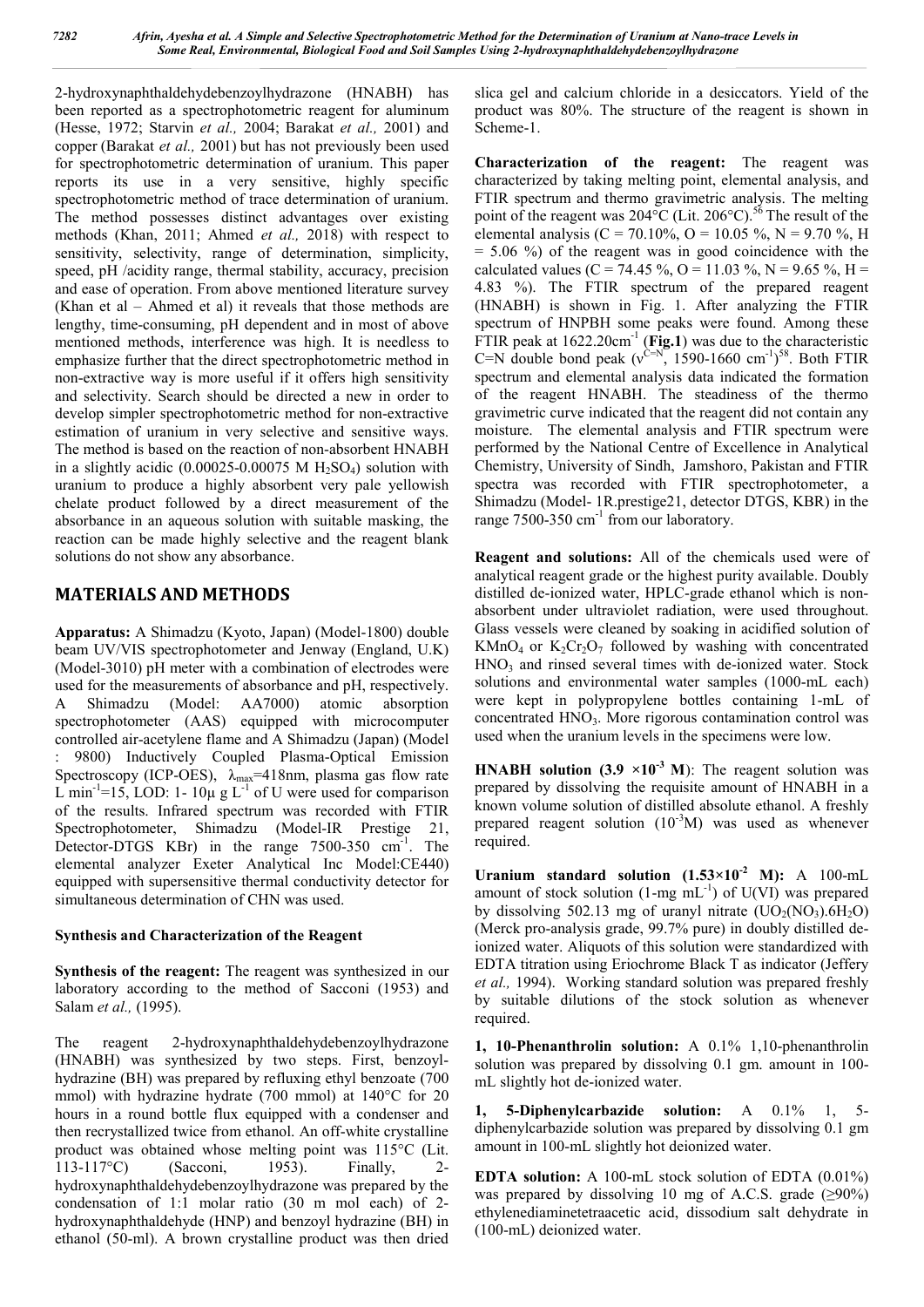# *Synthesis of the reagent*





Benzoylhydrazine(BH) 2-hydroxynaphthaldehyde



**Scheme 1. Synthesis of 2-hydroxynaphthaldehydebenzoylhydrazone (HNABH)**



**Fig. 1. FTIR Spectrum of 2-hydroxynaphthaldehyde benzoylhydrazone. (HNABH)**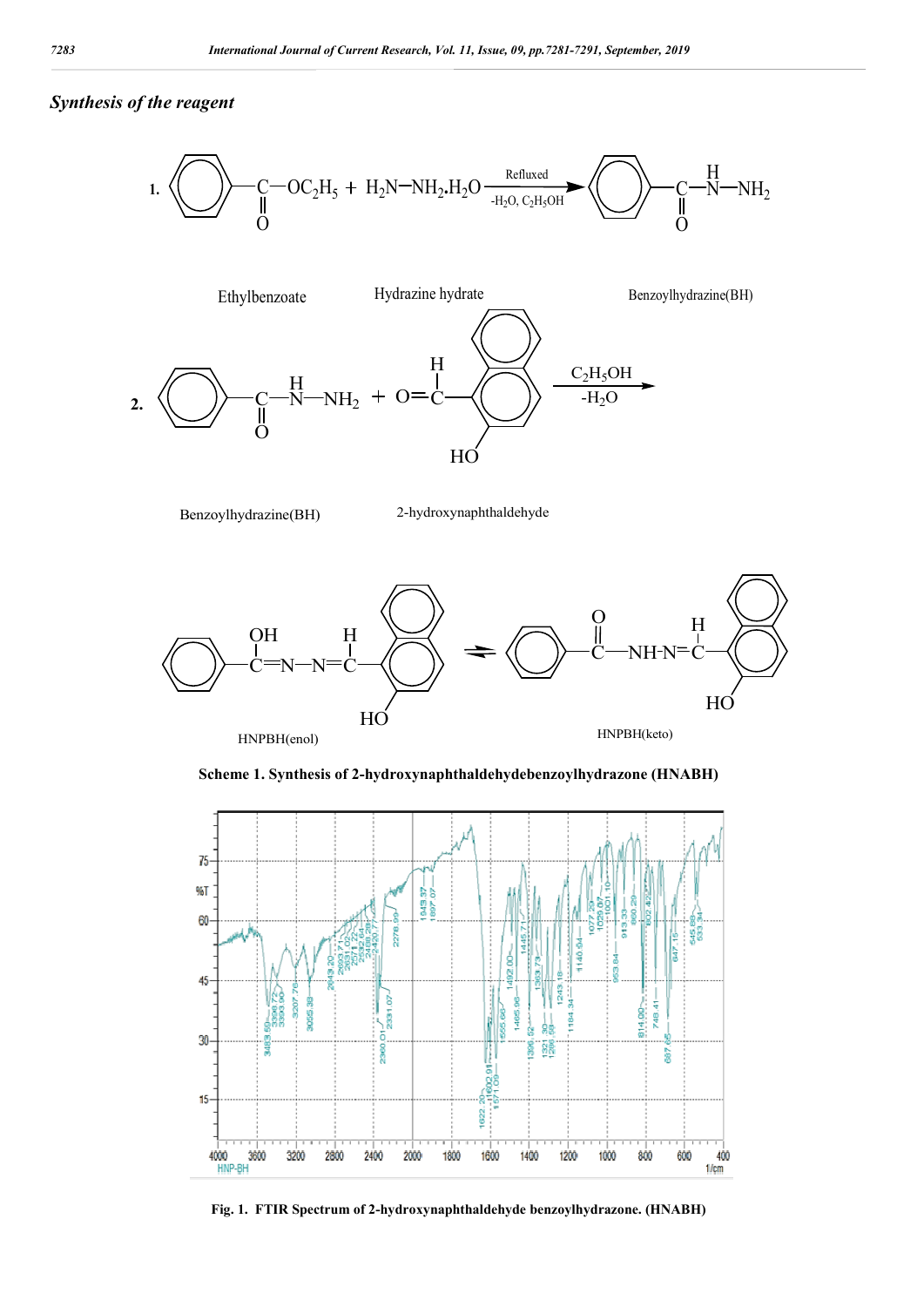

**Fig.2. The thermo gravimetric curve of 2 hydroxynaphthaldehydebenzoylhrazone(HNABH) at 85-90º C.**



**Fig. 3 A and B absorption spectra of the UVI – and the reagent blank (λmax=406 nm) in aqueous solutions. HNABH system** 



**Fig. 4. Effect of solvent (ethanol) on the absorbance of U (VI) HNABH system**



Fig.5 Effect of acidity on the absorbance of U(VI)- HNABH **system**



**Fig.6. Effect of time on the absorbance of U (IV) - HNABH system**



**Fig.7. Effect of reagent (U<sup>VI</sup>-HNABH molar concentration ratio)** on the absorbance of U(VI)- HNABH system **on the absorbance of U(VI)**



**Fig. 8. Calibration graph A:0.01 A:0.01-0.1-mg L-1 of uranium(VI)**



**Fig.9 Calibration graph B: 0.1 0.1-1-mg L-1 of uranium (VI)**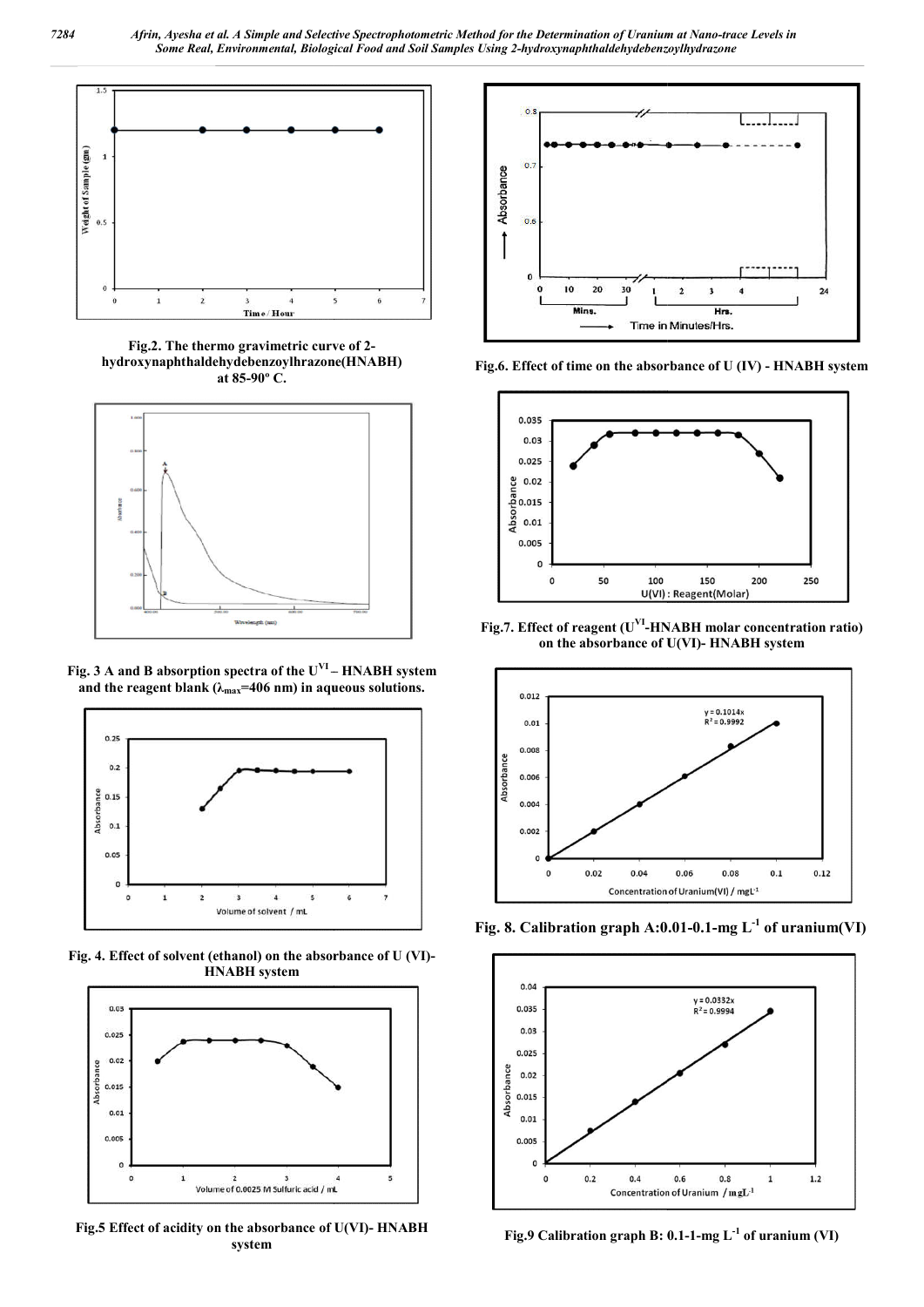

**Fig.10 Calibration graph C: 1-10-mg L-1 of uranium (VI)**



**Fig.11 Calibration graph D:10 - 60-mg L-1 uranium (VI)**

**Tartrate solution:** A 100-mL stock solution of tartrate (0.01%) was prepared by dissolving 10-mg of A.C.S. grade (99%) potassium sodium tartrate tetra-hydrate in (100-mL) deionized water.

**Dilute ammonium hydroxide solution:** A 100-mL solution of dilute ammonium hydroxide was prepared by diluting 10-mL concentration. NH4OH (28-30% A.C.S. grade) to 100-mL with deionized water. The solution was stored in a polypropylene bottle.

**Other solutions:** Solutions of a large number of inorganic ions and complexing agents were prepared from their Analytical grade or equivalent grade water soluble salts (or the oxides and carbonates in hydrochloric acid); those of niobium, tantalum, titanium, zirconium and hafnium were specially prepared from their corresponding oxides (Specupure, Johnson Matthey) according to the recommended procedures of Mukharji (1970) In the case of insoluble substances, special dissolution methods were adopted (Pal *et al.,* 1984).

**General Procedure:** A volume of 0.1-1.0-mL of neutral aqueous solution containing 0.1-500-µg of uranium in a 10-mL volumetric flask was mixed with a 1:50 to 1:175 fold molar excess (preferably 1-mL of  $3.45 \times 10^{-3}$  M) of 2hydroxynaphthaldehydebenzoylhydrazone (HNABH) reagent solution followed by the addition of  $1.0 - 2.0$ -mL (preferably 1-mL) of 0.0005M sulfuric acid. The solution was mixed well. After 1 minute 4-mL of ethanol was added. The mixture was diluted up to the mark with deionized water. The absorbance was measured at 406 nm against a corresponding reagent blank. The uranium content in an unknown sample was determined using a concurrently prepared calibration graph.

# **Sample collection and preservation (Mitra, 2001)**

**Water:** Water samples were collected in polythene bottles from shallow tube-wells, tap-wells, river, sea and drain of different places of Chittagong region, Bangladesh. After collection,  $HNO<sub>3</sub> (1-mL L<sup>-1</sup>)$  was added as preservative.

**Blood and Urine:** Blood and urine samples were collected in polypropylene bottles from effected persons of Treatment Centre, CSCR Hospital & Chittagong Medical College Hospital, Bangladesh. Immediately after collection they were stored in a salt-ice mixture and later, at the laboratory, were kept at- $20^0$ C.

**Soil:** Soil (surface) samples were collected from different locations in Chittagong region, Bangladesh. Samples were dried in air and homogenized with a mortar.

## **RESULTS AND DISCUSSION**

#### *Factors Affecting the Absorbance*

*Absorption spectra:* The absorption spectra of a uranium-HNABH system in aqueous medium in presence of 1-mL 0.0005 M sulfuric acid solution, was recorded using the spectrophotometer. The absorption spectrum of the uranium-HNABH is an asymmetric curve with maximum absorbance at 406 nm and an average molar absorptivity of  $2.87 \times 10^5$  L mol- $1$ cm<sup>-1</sup> (Fig. 3). The reagent blank exhibited negligible absorbance despite having wavelength at 406 nm. The reaction mechanism of the present method is as reported earlier (Busev, 1981).

#### **Optimization of some Parameters on the Absorbance Effect of solvent**

As HNABH is partially soluble in water, an organic solvent was used for the system, consideration of cost, availability, toxicity and volatility of the solvent etc. Of the various solvents (acetone, benzene, carbon tetrachloride, chloroform, ethanol, 1-butanol, isobutyl methyl ketone, dimethylformamide, methanol and 1,4-dioxane) studied, ethanol was found to be the best solvent for the system. Different volumes (0-6-mL) of ethanol were added to fixed metal ion concentration and the absorbance were measured according to the general procedure. Maximum absorbance was observed in  $(30 \pm 2\%)$  (v/v) ethanol/water medium, hence, a 30% ethanol solution was used in the determination procedure. It was observed that 20-60% (2-6-mL) ethanol produced a constant absorbance of the U (VI)-chelate (**Fig. 4**). For all subsequent measurements, 30% (4-mL) of ethanol was added.

**Effect of acidity:** Among the various acids (nitric, sulfuric, hydrochloric and phosphoric) studied, sulfuric acid was found to be the best acid for the system. The variation of the absorbance was noted after the addition of 0.05-3.0-mL of 0.0005 M sulfuric acid to every 10-mL of test solution. The maximum and constant absorbance was obtained in the presence of 0.8–2.5-mL of 0.0005 M sulfuric acid at room temperature  $(25\pm5)^{0}$ C. Outside this range of acidity, the absorbance decreased (Fig. 5). For all subsequent measurements 1-mL of 0.0005 M sulfuric acid was added.

**Effect of time:** The reaction is very fast. A constant maximum absorbance was obtained just after dilution within few seconds to volume and remained strictly constant for over 24 h (Fig. 6); a longer period of time was not studied.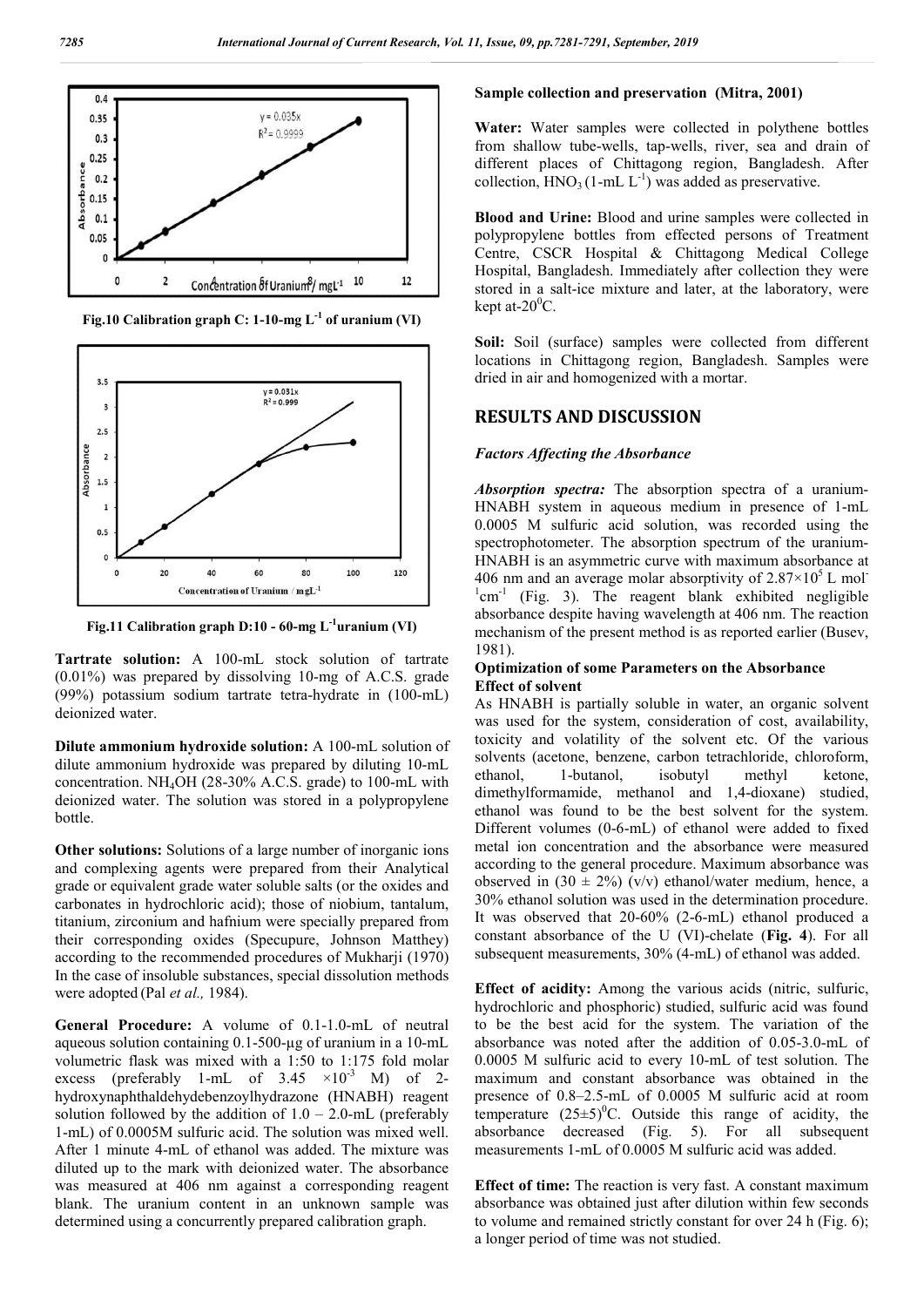|  | Table 1. Summary of Selected analytical parameters obtained with optimization experiment |  |  |
|--|------------------------------------------------------------------------------------------|--|--|
|  |                                                                                          |  |  |

| Parameters                              | <b>Studied Range</b>                  | Selected Value                             |
|-----------------------------------------|---------------------------------------|--------------------------------------------|
| Wavelength/ $\lambda_{\text{max}}$ (nm) | $200 - 700$                           | 406                                        |
| Solvent/mL                              | $0 - 8$                               | $3.0 - 6.0$ (preferably 4)                 |
| Acidity / $M H_2SO_4$                   | 0.000005-0.005                        | $0.00025 - 0.00075$ (Preferably $0.0005$ ) |
| pH                                      | $6.5 - 2.5$                           | $6.0 - 3.0$ (Preferably 3.5)               |
| Time $/ h$                              | $0 - 72$                              | 1min - 24 h (Preferably 5 min)             |
| Temperature $\degree$ C                 | $10 - 90$                             | $20-80$ (Preferably $25 \pm 5$ )           |
| Reagent (fold molar excess, M:R)        | $1:1 - 1:250$                         | 1:50 - 1:175 (Preferably 1:100)            |
| Linear range / $mgL^{-1}$               | $0.001 - 100$                         | $0.01 - 60$                                |
| Molar absorptivity                      | $1.51\times10^{5} - 4.23\times10^{5}$ | $2.87\times10^{5}$                         |
| Detection limit / $\mu g L^{-1}$        | $0-100$                               | 1.0                                        |
| Reproducibility (% RSD)                 | $0 - 10$                              | $0 - 3$                                    |
| Regression Co-efficient $(R2)$          | $0.9987 - 0.9999$                     | 0.9997                                     |

| Table 2. Table of tolerance limits of foreign ions <sup>*</sup> , tolerance ratio [species(X)/U <sup>VI</sup> (w/w)] |  |  |
|----------------------------------------------------------------------------------------------------------------------|--|--|
|                                                                                                                      |  |  |

| <b>Species</b>       | Tolerance ratio $x/U^{VI}(w/w)$ | Species                 | Tolerance ratio $x/U^{VI}(w/w)$ |
|----------------------|---------------------------------|-------------------------|---------------------------------|
| Aluminum             | 100 <sup>b</sup>                | Lithium                 | 50                              |
| Ammonium             | 100                             | Lead(II)                | 50                              |
| Arsenic(III)         | 100                             | Magnesium               | 100                             |
| Arsenic(v)           | 100                             | Mercurv(II)             | 100                             |
| Antimony             | 100                             | Molybdenum(VI)          | 100                             |
| Azide                | 100                             | Manganese(II)           | 100                             |
| Bismuth(III)         | 100                             | Manganese(VII)          | 50 <sup>b</sup>                 |
| <b>Bromide</b>       | 100                             | Nickel                  | 100c                            |
| Barium               | 100                             | Nitrate                 | 100                             |
| Cadmium              | 100                             | Oxalate                 | 100                             |
| Cobalt(II)           | $50^{\rm b}$                    | Phosphate               | 100                             |
| $\text{Cobalt(III)}$ | 100                             | Potassium               | 100                             |
| Calcium              | 100                             | Selenium(IV)            | 50                              |
| Chloride             | 100                             | Selenium(VI)            | 100                             |
| Citrate              | 100                             | Strontium               | 100                             |
| Chromium(VI)         | 50 <sup>b</sup>                 | Sulphate                | 100                             |
| Chromium(III)        | 100                             | Sodium                  | 80                              |
| Cesium               | 100                             | Tartrate                | 100                             |
| Copper(II)           | 50                              | Tin(II)                 | 100                             |
| Cerium(III)          | 100                             | $\text{Tim}(\text{IV})$ | 100                             |
| Cerium(IV)           | 100                             | $T$ itanium $(IV)$      | 100                             |
| <b>EDTA</b>          | 100                             | Tellurium(IV)           | 100                             |
| Fluoride             | 100                             | Thiocyanate             | 100                             |
| Iron(II)             | 100                             | Tungsten(VI)            | 100                             |
| Iron(III)            | $100^a$                         | Vanadium(V)             | 100                             |
| Iodide               | 100                             | Zinc                    | 100                             |

**Table 3. Determination of uranium in some synthetic mixtures**

| Sample | Composition of mixtures                                                                      |       | Uranium / $mgL^{-1}$ |                 |
|--------|----------------------------------------------------------------------------------------------|-------|----------------------|-----------------|
|        | $(mgL^{-1})$                                                                                 | Added | Found <sup>a</sup>   | Recovery        |
|        |                                                                                              |       | $(n = 5)$            | $\pm SD^b(\% )$ |
| A      |                                                                                              | 0.5   | 0.50                 | $100 \pm 0.0$   |
|        | $U^{VI}$                                                                                     | 1.00  | 0.99                 | $99 \pm 0.6$    |
| B      | As in $A + Cd + Se(IV) + Zn + Mn(vII)$                                                       | 0.5   | 0.49                 | $98 \pm 0.8$    |
|        |                                                                                              | 1.00  | 1.02                 | $102 \pm 0.7$   |
| C      | As in B + $\text{Sn}^{2+}$ + $\text{Sb}^{3+}$ + $\text{Mg}$ + $\text{Ce}^{3+}$ + Na+EDTA(50) | 0.5   | 0.49                 | $98 \pm 1.0$    |
|        |                                                                                              | 1.00  | 0.98                 | $98 \pm 0.8$    |
| D      | As in $C+Cr^{3+} +$ Se(VI) + $Cr^{(VI)} + Ce^{2+} + EDTA(50)$                                | 0.5   | 0.52                 | $104 \pm 1.2$   |
|        |                                                                                              | 1.00  | 1.03                 | $103 \pm 1.5$   |
| E      | As in $D + Hg^{2+} + Al + V(V) + Ag + EDTA(50)$                                              | 0.5   | 0.53                 | $106 \pm 1.5$   |
|        |                                                                                              | 1.00  | 1.05                 | $105 \pm 1.3$   |
| F      | As in E + Fe <sup>2+</sup> + Ti (IV) +Ni <sup>2+</sup> + Cu <sup>2+</sup>                    | 0.5   | 0.55                 | $110 \pm 1.8$   |
|        |                                                                                              | 1.00  | 1.09                 | $109 \pm 1.6$   |

<sup>a</sup> Average of five analyses of each sample,

<sup>b</sup>The measure of precision is the standard deviation (SD).

**Effect of temperature:** The U<sup>VI</sup>-HNABH system attained maximum and constant absorbance at room temperature  $(25\pm5)$ <sup>0</sup>C. Outside this range of temperature, the absorbance decreased.

**Effect of reagent concentration:** Different molar excesses of HNABH were added to a fixed metal ion concentration and the absorbance was measured according to the general procedure. It was observed that uranium, the reagent molar ratio of 1:50 to 1:175 produced a constant and maximum absorbance of

U<sup>VI</sup>- chelate. Outside this range of acidity, the absorbance decreased (Fig. 7). For different  $(0.5 \text{ and } 1 \text{--} \text{mgL}^{-1})$  uranium concentrations an identical effect of varying the reagent concentration was noticed. For all subsequent measurements, 1-mL of  $3.9 \times 10^{-3}$  MHNABH reagent was added.

**Calibration graph (Beer's law and sensitivity):** The wellknown equation for a spectrophotometric analysis in a very dilute solution was derived from Beer's law.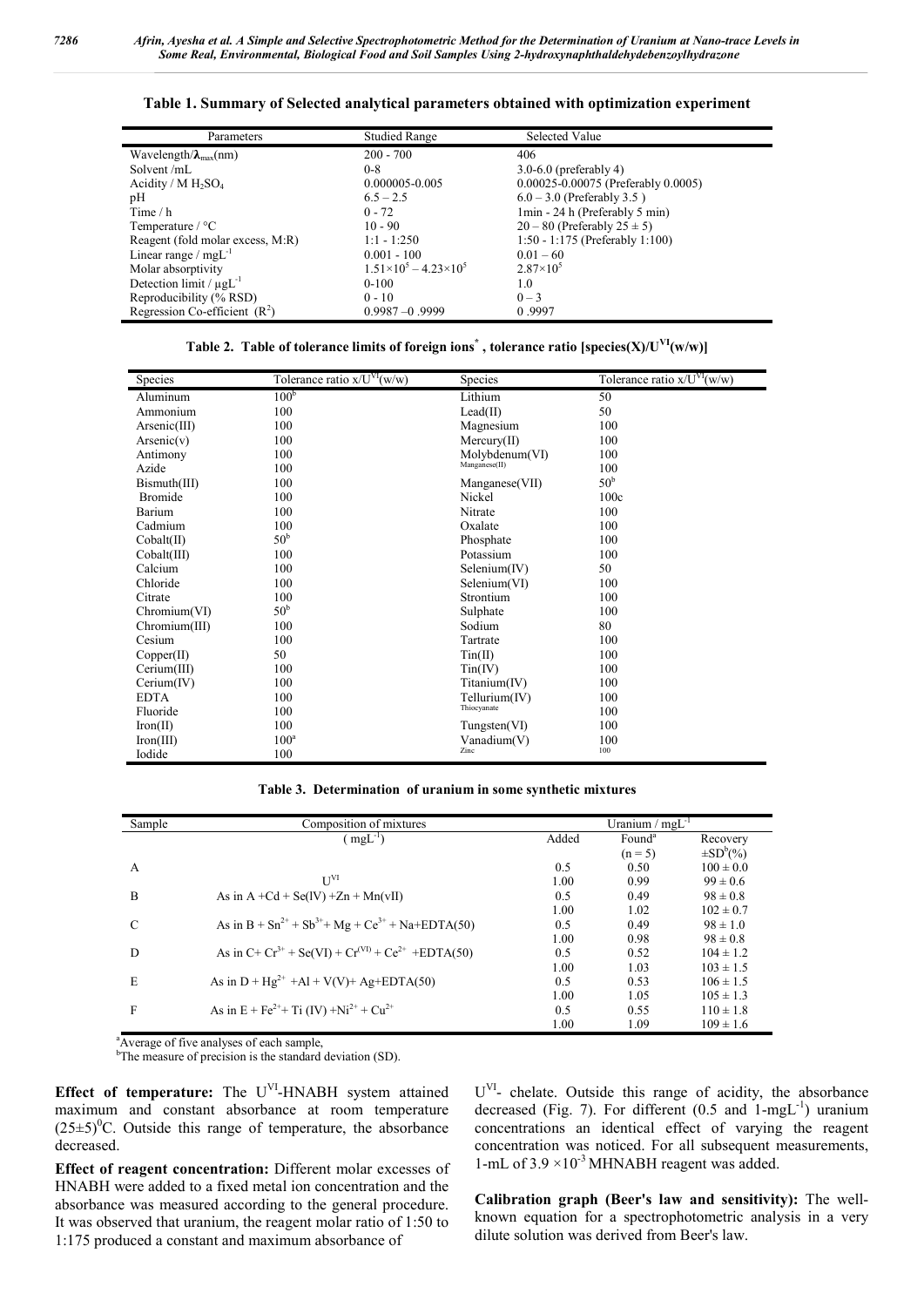| Sample No. | Certified Reference Materials (Composition)                       | Uranium                      |                |         |
|------------|-------------------------------------------------------------------|------------------------------|----------------|---------|
|            |                                                                   | Added/<br>Found              |                | $RSD\%$ |
|            |                                                                   | certified value <sup>a</sup> | $(n=5)$        |         |
|            | GSBH-40101-96, $Cr_{12}Mo$ , V:Dies steel(Cr,Ni,Sn,Cu,Mo,U spike) |                              | 1.05           | 1.5     |
|            | BAS-10g: high tensile brass(Cu,Pb,Ni,Sn,Al,Zn,MnandU spike)       | $1.0^{\circ}$                | 1.02           | 2.0     |
|            | CRM-111: Uranium-233 spike, nitrate solution(99.9%pure)           | $5.0^\circ$                  | 4.98           | 2.5     |
|            | CRM-113-B: Uranium hexafluoride( $UF_6$ , 97.5% pure)             | $4.5^\circ$                  | 4.49           | 1.8     |
|            | $CRM-125-A$ : $UO2(P1let assay and isotropic standard U)$         | $5.4^\circ$                  | 5.48           | 2.3     |
| 6          | NBL-CRM- Uranium for water                                        | 10.0 <sub>d</sub>            | 9.98           | 2.5     |
|            | CRM-NRCC-MESS-4: Marine sediment                                  | $3.4 \pm 0.4e$               | $3.38 \pm 0.5$ | 2.6     |

#### **Table 4. Determination of uranium in some certified reference materials**

| Table 6. Determination of Uranium in some human fluids hair and nail samples |  |  |
|------------------------------------------------------------------------------|--|--|
|------------------------------------------------------------------------------|--|--|

| Sample No | Sample Source <sup>a</sup> | Sample       |       |                      | Uranium / $\mu gL^{-1}$ |                 |
|-----------|----------------------------|--------------|-------|----------------------|-------------------------|-----------------|
|           |                            |              |       | <b>ICP-OES</b>       |                         | Proposed Method |
|           |                            |              |       | $(n = 5)$            |                         | $(n = 5)$       |
|           |                            |              | Found | RSD <sup>b</sup> (%) | Found                   | $RSDb(\%)$      |
|           | Normal adult(Male)         | <b>Blood</b> | 10.0  | 1.5                  | 10.5                    | 1.5             |
|           | (Nonsmoker)                | Urine        | 4.0   | 0.5                  | 4.8                     | 0.6             |
|           | Leukemia patient           | <b>Blood</b> | 75.8  | 1.8                  | 76.8                    | 1.8             |
| 2         | (Male)                     | Urine        | 24.5  | 1.5                  | 25.5                    | 1.6             |
|           | Liver cirrhosis patient    | <b>Blood</b> | 250.0 | 2.0                  | 252.0                   | 2.5             |
| 3         | Female)                    | Urine        | 83.5  | 1.6                  | 84.8                    | 1.8             |
|           | Asthma patient             | <b>Blood</b> | 310.0 | 2.5                  | 312.5                   | 2.5             |
| 4         | (male)                     | Urine        | 78.5  | 1.5                  | 79.5                    | 1.6             |
|           | Hypertension patient       | <b>Blood</b> | 370.0 | 2.5                  | 375.5                   | 2.6             |
| 5         | (Female)                   | Urine        | 93.0  | 1.6                  | 95.5                    | 1.8             |
| 6         | Female                     | Human hair   | 20.0c | 1.5                  | $20.8^\circ$            | 1.5             |
|           | Female                     | Human nail   | 25.0c | 1.8                  | 25.8                    | 1.8             |
| 8         | Lacting mother             | Human milk   | 260.0 | 2.0                  | 265.0                   | 2.1             |

<sup>a</sup>Samples were collected from Chittagong Medical College Hospitals <sup>b</sup>The measure of precision is the relative standard deviation (RSD). Values in mgkg<sup>-1</sup>.

## **Table7. Determination of uranium in some soil samples**

| Serial No. | Sample                                                    | Uranium/ $\mu$ gkg <sup>-1</sup> Found <sup>a</sup> ± S (n=5) |               |       |                           |
|------------|-----------------------------------------------------------|---------------------------------------------------------------|---------------|-------|---------------------------|
|            |                                                           | AAA $(n=5)^a$                                                 |               |       | Proposed Method $(n=5)^a$ |
|            |                                                           | Found <sup>a</sup>                                            | $RSD^{b}$ (%) | Found | $RSD^{b}$ <sup>(%)</sup>  |
|            | Eastern refinery soil (Chattagram)                        | 16.0                                                          | 1.6           | 15.5  | 1.5                       |
|            | Glass Industrial soil(PHP glass)                          | 10.5                                                          | 1.5           | 10.0  | 1.0                       |
|            | Steel Industrial soil (Bangladesh Steel Re-rolling Mills) | 14.0                                                          | 1.8           | 12.5  | 1.6                       |
|            | Ltd., Chittagong, Bangladesh)                             |                                                               |               |       |                           |
|            | Paint Industry soil (Berger paint)                        | 11.5                                                          | 1.5           | 10.8  | 1.5                       |
|            | Ship breaking Industry soil                               | 14.5                                                          | 2.0           | 12.8  | 1.8                       |
|            | Industrial soil (Eastern Cables Ltd)                      | 12.5                                                          | 2.1           | 11.5  | 2.0                       |
|            | Agricultural soil (Chittagong University Campus)          | 2.7                                                           | 1.0           | 2.5   | 1.2                       |
| 8          | Marine soil (sediments) (Bay of Bengal)                   | 6.0                                                           | 1.8           | 5.8   | 1.5                       |
|            | Road side soil (Chittagong to Dhaka)                      | 11.5                                                          | 2.0           | 10.8  | 1.8                       |
| 10         | Karnafully River soil sediment                            | 8.5                                                           | 1.8           | 7.5   | 1.6                       |

<sup>a</sup> Average of five analyses of each sample,  $\overline{b}$  The measure of precision is the relative standard deviation (RSD), <sup>c</sup>Composition of the soil samples: C, N, P, K, Na, Ca, Mg, Ce, Cu, Mo, Fe, Pb, V, Zn,Mn, Co, NO<sub>3</sub>, SO<sub>4</sub> et al.

| Table 8. Determination of uranium in some food, fruit and vegetable samples |  |  |  |
|-----------------------------------------------------------------------------|--|--|--|
|                                                                             |  |  |  |

| Serial No.   | Sample                      |                     | Uranium/ $\mu$ gkg <sup>-1</sup> Found <sup>a</sup> ± S (n=5) |                           | Sample Source |                                                                                                                                                                                  |
|--------------|-----------------------------|---------------------|---------------------------------------------------------------|---------------------------|---------------|----------------------------------------------------------------------------------------------------------------------------------------------------------------------------------|
|              |                             | ICP-OES $(n=5)^{a}$ |                                                               | Proposed Method $(n=5)^a$ |               |                                                                                                                                                                                  |
|              |                             | Found               | RSD <sup>b</sup> (%)                                          | Found                     | $RSD^{b}(\%)$ |                                                                                                                                                                                  |
|              | Radish (Raphanussativas     | 258.0               | 2.0                                                           | 260.5                     | 2.1           | Local Market, Chittagong                                                                                                                                                         |
|              | Rice <i>(Oryza sativa)</i>  | 255.0               | 2.2                                                           | 258.0                     | 2.5           | Local Market, Chittagong                                                                                                                                                         |
|              | Wheat (Trictiumaestivum)    | 265.0               | 2.5                                                           | 263.0                     | 2.8           | Local Market, Chittagong                                                                                                                                                         |
|              | Corn (Zea mays)             | 310.0               | 2.5                                                           | 312.0                     | 2.6           | Local Market, Rajshahi                                                                                                                                                           |
|              | Cabbage (Brassica oleracca) | 101.5               | 1.5                                                           | 102.5                     | 1.6           | Local Market, Chittagong                                                                                                                                                         |
| <sub>(</sub> | Arum(Arum discorides)       | 320.0               | 1.8                                                           | 321.5                     | 1.8           | Local Market, Chittagong                                                                                                                                                         |
|              | Carrot (Daucuscarotaativas) | 338.0               | 2.0                                                           | 340.0                     | 2.5           | Local Market, Chittagong                                                                                                                                                         |
| 8            | Potato (Solanumtuberosum)   | 239.9               | 2.2                                                           | 341.0                     | 2.8           | Local Market, Chittagong                                                                                                                                                         |
|              | Spinach (Spinaciaoleracea)  | 497.0               | 2.5                                                           | 498.5                     | 3.0           | Local Market, Chittagong                                                                                                                                                         |
| 10           | mango (Manaiferaindica)     | 370.0               | 2.8                                                           | 372.0                     | 2.6           | Local Market, Chittagong                                                                                                                                                         |
|              |                             |                     |                                                               |                           |               | <sup>a</sup> Average of five replicate analyses of each sample, <sup>b</sup> The measure of precision is the relative standard deviation (RSD). Composition of the soil samples: |

C, N, P, K, Na, Ca, Mg, Ce, Cu, Mo, Fe, Pb, V, Zn,Mn, Co, NO3, SO4 etc.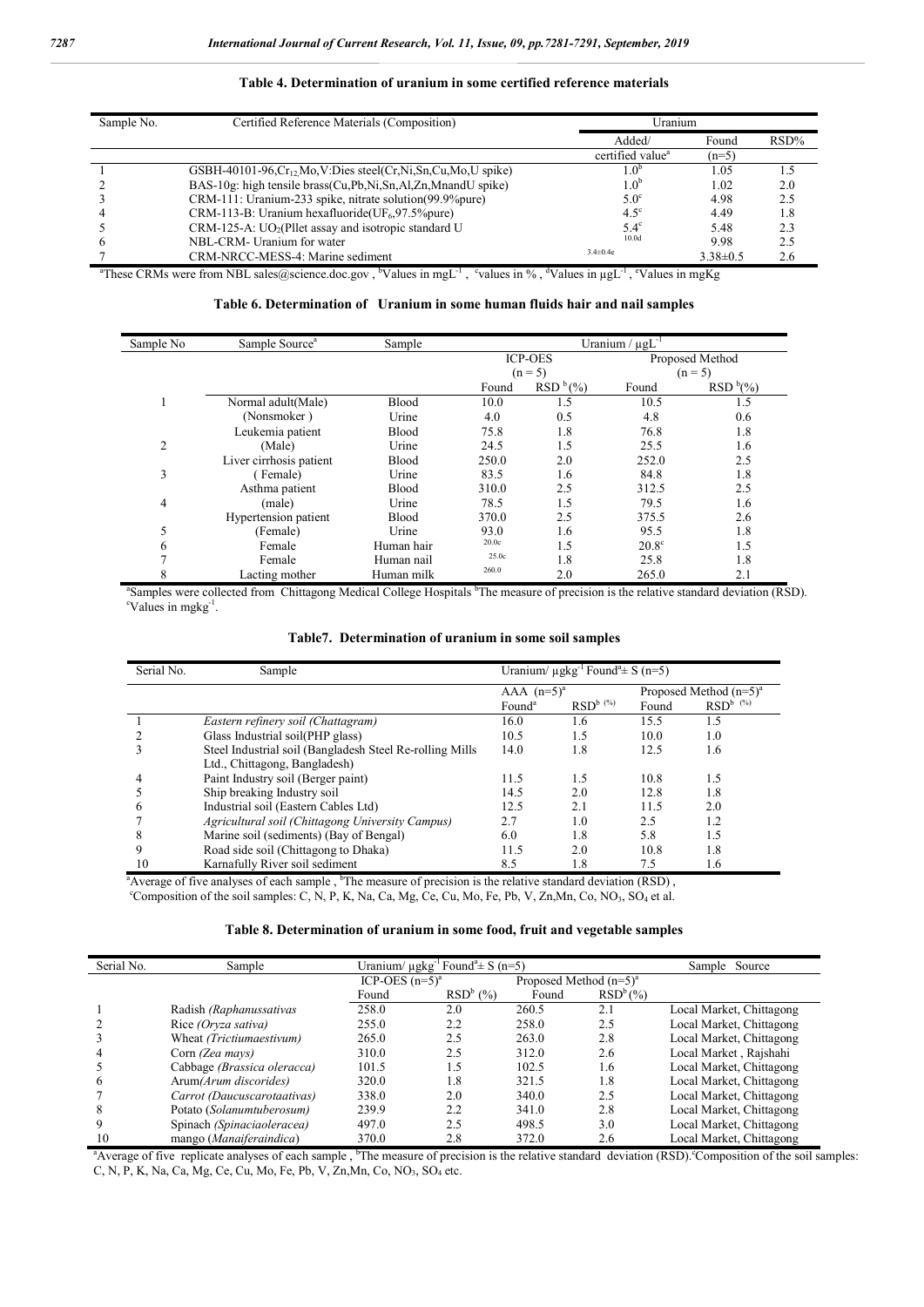

Fig. 12. Job's method for determining the composition of  $U<sup>VI</sup>$ : **HNABH (1 : 1 ) complex**



**Scheme 2: Probable Structure of [U (HNABH)](1:1) Complex.**

The effect of the metal concentration was studied over 0.01- 100 mg  $L^{-1}$  distributed in four different sets (0.01 -0.1, 0.1-1.0, 1.0-10 and  $10.0$ -100.0-mgL<sup>-1</sup>) for convenience of the measurement. The absorbance was linear for  $0.01$ -60-mg  $L^{-1}$  at 406 nm for representing three graphs (0.01-0.1, 0.1-1.0, 1-10 and 10-100-mg  $L^{-1}$ ) as shown in Fig. 8, Fig. 9, Fig. 10 and Fig. 11, respectively. Of the four calibration graphs, one showing the limit of the linearity is given in Fig. 11.The next three (Fig. 8, 10, 11) were straight-line graphs passing through the origin  $(R<sup>2</sup>=0.9998)$ . The molar absorption co-efficient and the Sandell's sensitivity (Sandell, 1965) were found to be  $2.87 \times 10^5$  L mol<sup>-1</sup> cm<sup>-1</sup> and 8-ng cm<sup>-2</sup> of uranium, respectively. The selected analytical parameters obtained with the optimization experiments are summarized in Table 1.

**Effect of foreign ions:** The effect of over 50 anions, cations and complexing agents on the determination of only  $1$ -mg  $L^{-1}$ of uranium was studied. The criterion for an interference (Ojeda *et al.,* 1987) was an absorbance value varying by more than 5% from the expected value for uranium alone. The results are summarized in Table 2. As can be seen, a large number of ions have no significant effect on the determination of uranium. The interference were from Ni, Al, Fe(III) and Cr(VI) ions. Interference from these ions is probably due to complex formation with HNABH. The greater tolerance limits for these ions can be achieved by using several masking methods. In order to eliminate interference of Al, Fe(II) and Ni; EDTA, tartrate and dimethyl glyoxime used as masking agent, respectively.

During the interference studies, if a precipitate was formed, it was removed by centrifugation. The amount mentioned is not the tolerance limit but the actual amount studied. However, for those ions whose tolerance limit has been studied, their tolerance ratios are mentioned in Table 2.

**Composition of the absorbent complex:** Job's method (Job, 1928) of continuous variation method was applied to ascertain the stoichiometric composition of the complex under the optimum conditions (Table 1). A  $U^{VI}$  - HNABH (1:1) complex was indicated by this method. The molar- ratio method (Yoe *et al.,* 1994) was also applied to ascertain the stoichiometric composition of the complex. A  $U<sup>VI</sup>$  – HNABH complex was indicated by both methods and the stoichiometry was also found to be 1:1 (Metal: Ligand). Job's method of continuous variation was applied to ascertain the stoichiometric composition of the complex according to the general procedure. Experimental data has been shown graphically in Fig. 12 and the stoichiometry was found to be1:1 (Metal: Ligand).

**Precision and accuracy:** The precision of the present method was evaluated by determining different concentrations of uranium (each analyzed at least five times). The relative standard deviation (n = 5) was 0-2.0 % for 0.1-500-µg of uranium in10-mL, indicating that this method is highly precise and reproducible. The detection limit (3s of the blank) and Sandell's sensitivity (concentration for 0.001 absorbance unit) for uranium were found to be 1.0-μg  $L^{-1}$  and 12-ng cm<sup>-2</sup>, respectively. The method was also tested by analyzing several synthetic mixtures containing uranium and diverse ions (Table 3).The results for total uranium were in good agreement with certified values (Table 4). The reliability of our  $U<sup>VI</sup>$ -chelate procedure was tested by recovery studies. The average percentage recovery obtained for addition of uranium spike to some environmental water samples was quantitative as shown in (Table 5). The results of biological analyses by the spectrophotometric method were in excellent agreement with those obtained by a ICP-OES (Table 6). Hence, the precision and accuracy of the method were excellent. With suitable masking, the reaction can be made highly selective.

Applications: The proposed method was successfully applied to the determination of uranium in a series of synthetic mixtures of various compositions (Table 3) and also in a number of real samples e.g. several Certified Reference Materials (CRMs) (Table 4). The method was also extended to the determination of uranium in a number of environmental, biological, food, water and soil samples. In view of the unknown composition of environmental water samples, the same equivalent portions of each such sample were analyzed for uranium content; the recoveries in both the "spiked" (added to the samples before the mineralization or dissolution) and the "unspiked" samples are in good agreement (Table 5). The results of biological analyses by spectrophotometric method were found to be in excellent agreement with those obtained by ICP-OES(Table 6). The results of soil samples analyzed by the spectrophotometric method are shown in Table7.The results of water samples by the spectrophotometric method are shown in Table 8.The results of some vegetable and food samples by the spectrophotometric method are shown in Table 9.The results of soil samples by the spectrophotometric method are shown in Table 10. The precision and accuracy of the method were excellent.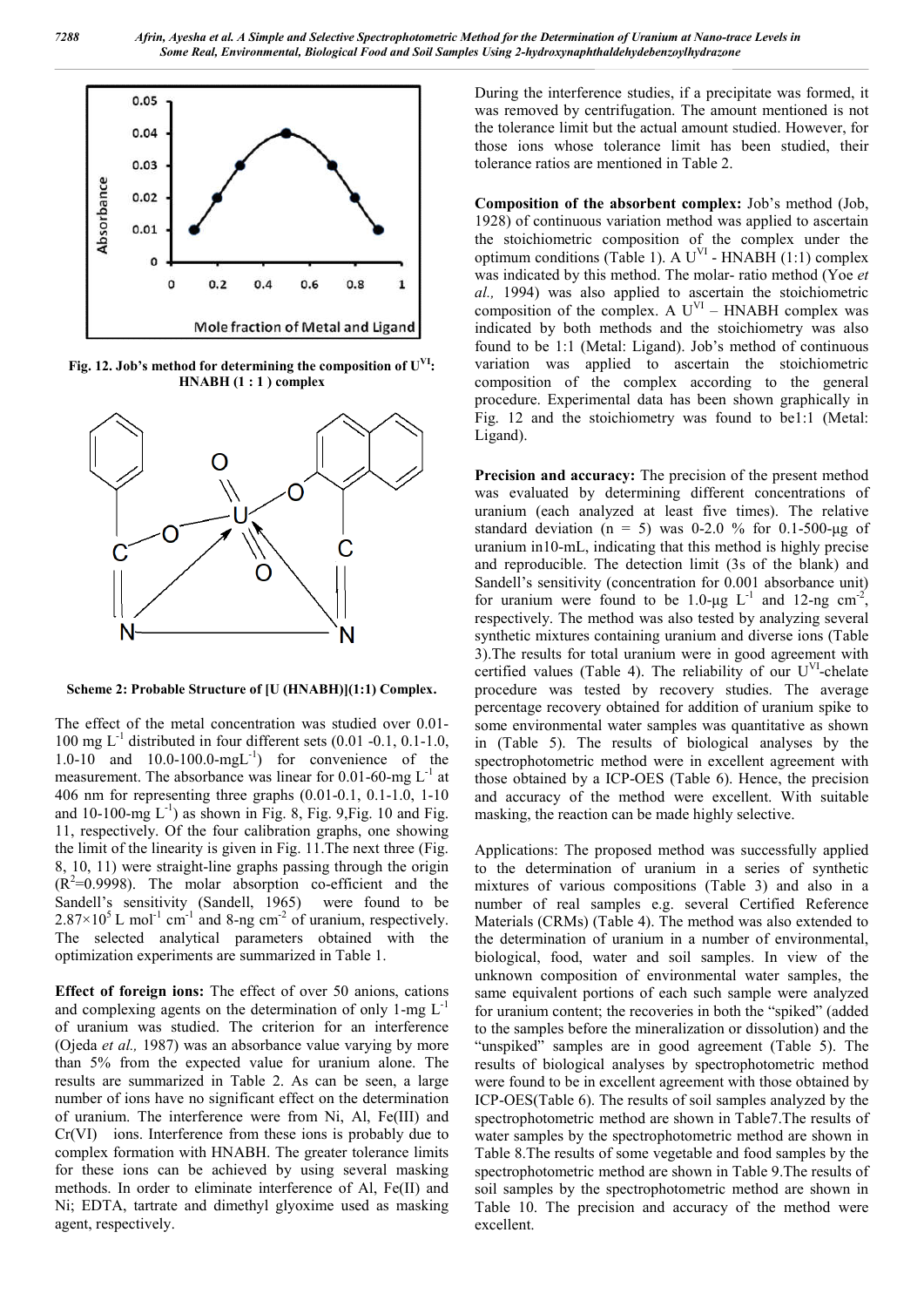**Determination of Uranium in some Synthetic Mixtures:**  Several synthetic mixtures of varying compositions containing uranium and diverse ions of known concentrations were determined by the present method using tartrate or EDTA as masking agent and the results were found to be highly reproducible. The results are shown in **Table 3**. Accurate recoveries were achieved in all solutions.

#### **Determination of Uranium in some Certified Reference Materials**

Standard addition to some CRMs and Certified Reference Materials: alloys and some CRMs were analyzed to evaluate the validation of the method. A 0.1-g amount of an alloy or steel or brass containing 1– 5% of uranium was accurately weighed and placed in a 50-mL Erlenmeyer flask following a method recommended by Parker (Sandell, 1965, Parker, 1983.). To it,  $10\text{-mL}$  of concentrated  $HNO<sub>3</sub>$  and  $2\text{-mL}$  of concentrated  $H_2SO_4$  were carefully added. The solution was heated and simmered gently after the addition of another 10 mL of concentrated  $HNO<sub>3</sub>$  until all carbides were decomposed. The solution was carefully evaporated in presence of excess oxidizing agent to dense white fumes to drive off the oxides of nitrogen and then cooled to room temperature  $(25\pm5)^{0}$ C. After suitable dilution with de ionized water, the contents of the Erlenmeyer flask were warmed to dissolve the soluble salts. The solution was then cooled and neutralized with a dilute NH<sub>4</sub>OH solution in the presence of 1-2-mL of 0.01 % (w/v) tartrate solution. The resulting solution filtered, if necessary, through Whatman no. 40 filter paper into a 100-mL calibrated flask. The residue (silica and tungstic acid) was washed with a small volume of hot  $(1+99)$  H<sub>2</sub>SO<sub>4</sub>, followed by water; the volume was made up to the mark with de ionized water. A suitable aliquot (1-2-mL) of the above-mentioned solution was taken into a 10-mL calibrated flask and the uranium content was determined; as described under general procedure using EDTA or tartrate as masking agent. The proposed procedure for spectrophotometric determination of uranium was applied to the analysis of marine sediment (CRM-NRCC-MESS-4), Water (NBL-CRM), standard uranium (CRM-125A) and standard uranium (CRM-113B), CRMs obtained from the NBL sales@science.dog.gov.us of US using tartrate or EDTA as a masking agent, following a method recommended by (Sun *et al.,* 1999). Based on five replicate analyses, the average uranium concentrations determined by spectrophotometric method were found to be in good agreement with the certified values. The results are shown in Table 4.

**Determination of Uranium in Some Environmental Water Samples:** Each filtered (with Whatman No. 40) environmental water sample (1000-mL) was evaporated nearly to dryness with a mixture of 2-mL concentrated  $H_2SO_4$  and 10-mL of concentrated  $HNO<sub>3</sub>$  in a fume cupboard, following a method recommended by (Greenberg *et al.,* 1999) and was cooled to room temperature. The residue was heated with 10-mL of de ionized water in order to dissolves the salts. The solution was then cooled and neutralized with dilute NH4OH solution in the presence of a 1–2-mL of 0.01 % (w/v) tartrate or EDTA solution. The resulting solution was then filtered (if necessary) and quantitatively transferred into a 25-mL calibrated flask and made up to the mark with deionized water. An aliquot (1-2 mL) of this pre-concentrated water sample was pipetted into a 10-mL calibrated flask and the zinc content was determined as described under the Procedure, using tartrate or EDTA as a masking agent. The analyses of environmental water samples for uranium from various sources are shown in Table-5. Most

spectrophotometric methods for the determination of uranium in natural and sea-water require pre-concentration of uranium (WHO, 1992). The concentration of uranium in natural and sea-water is a few  $\mu g L^{-1}$  in developing countries like India (Khayatian *et al.,* 2013). The mean concentration of uranium found in US drinking waters is  $1-mgL^{-1}$  (WHO, 1992). The biological samples were digested accordingly following a particular method (Ahmed *et al.,* 2010) 20.0-mL of each sample(urine) or 5-mL of blood sample was initially dried in an oven at 120 °C for 24 h. Blood serum samples were further dried in an oven at 200 °C for an additional 24 h. Then, the biological samples were dry-ashed in a muffle furnace at 300 °C for 24 h, then at 450 °C for 4 h. After dry-ashing, samples were wet-ashed with 2-mL concentrated nitric acid and 0.5-mL of 30% hydrogen peroxide. The mixture was heated to just below boiling until complete evaporation. The samples were cooled and wet-ashed three more times in the same manner. At completion, the white residue was dissolved with 10-mL of 1  $M HNO<sub>3</sub>$  by heating and diluted to 20.0-mL for analysis. After neutralizing pH by addition of dilute  $NH<sub>4</sub>OH$  in the presence of 1-2-mL of a 0.01 % (w/v) tartrate or EDTA solution. The resultant solution was then filtered and transferred quantitatively into a 25-mL calibrated flask and made up to the mark with deionized water. A suitable aliquot (1-2-mL) of the final solution was pipetted into a 10-mL calibrated flask and the uranium content was determined as described under the procedure using tartrate or EDTA as masking agent. The results of biological analyses by the spectrophotometric method were found to be in excellent agreement with those obtained by ICP-OES. The results are shown in Table 6. The abnormally high value for the liver cirrhosis patient is probably due to the involvement of high uranium concentrations with Al and Ni. Occurrence of such high uranium contents are also reported in liver cirrhosis patient from some developed countries (Jaiswal, 1994).

#### **Determination of uranium in some surface soil samples**

An air dried homogenized soil sample (100-g) was weighed accurately and placed in a 100-mL micro-Kjeldahl flask. The sample was digested in presence of excess oxidizing agent following the method recommended by Hesse (Hesse, 1972; Jackson, 1965). The solution was then neutralized with dilute NH4OH in the presence of a 1-2mL of 0.01% (w/v) EDTA or tartrate solution. The resulting solution was then filtrated and quantitatively transferred to a 25-mL calibrated flask and made up to the mark with de ionized water. Suitable aliquots (1-2 mL) were transferred into a 10-mL calibrated flask and a calculated amount of  $0.0005$  M  $H_2SO_4$  needed to give a final acidity of  $0.00025 - 0.00075$  M H<sub>2</sub>SO<sub>4</sub> was added followed by 1-mL of 0.01% (w/v) tartrate or EDTA solution as masking agent. The uranium content was then determined by the above procedure and quantified from a calibration graph prepared concurrently. The results of soil analysis by the spectrophotometric method were found to be in excellent agreement with those obtained by AAS. The results are shown in Table 7. The average value of uranium in Chittagong region surface soil was found to be  $10.50$  mg kg<sup>-1</sup>.

**Determination of uranium in some vegetable and food samples:** The vegetable and food samples collected prior to the determination were pretreated in the following way. Edible portion of samples was first washed clean with tap water followed by rewashing with de-ionized water. After removing de-ionized water from the surface of vegetables and fruits, the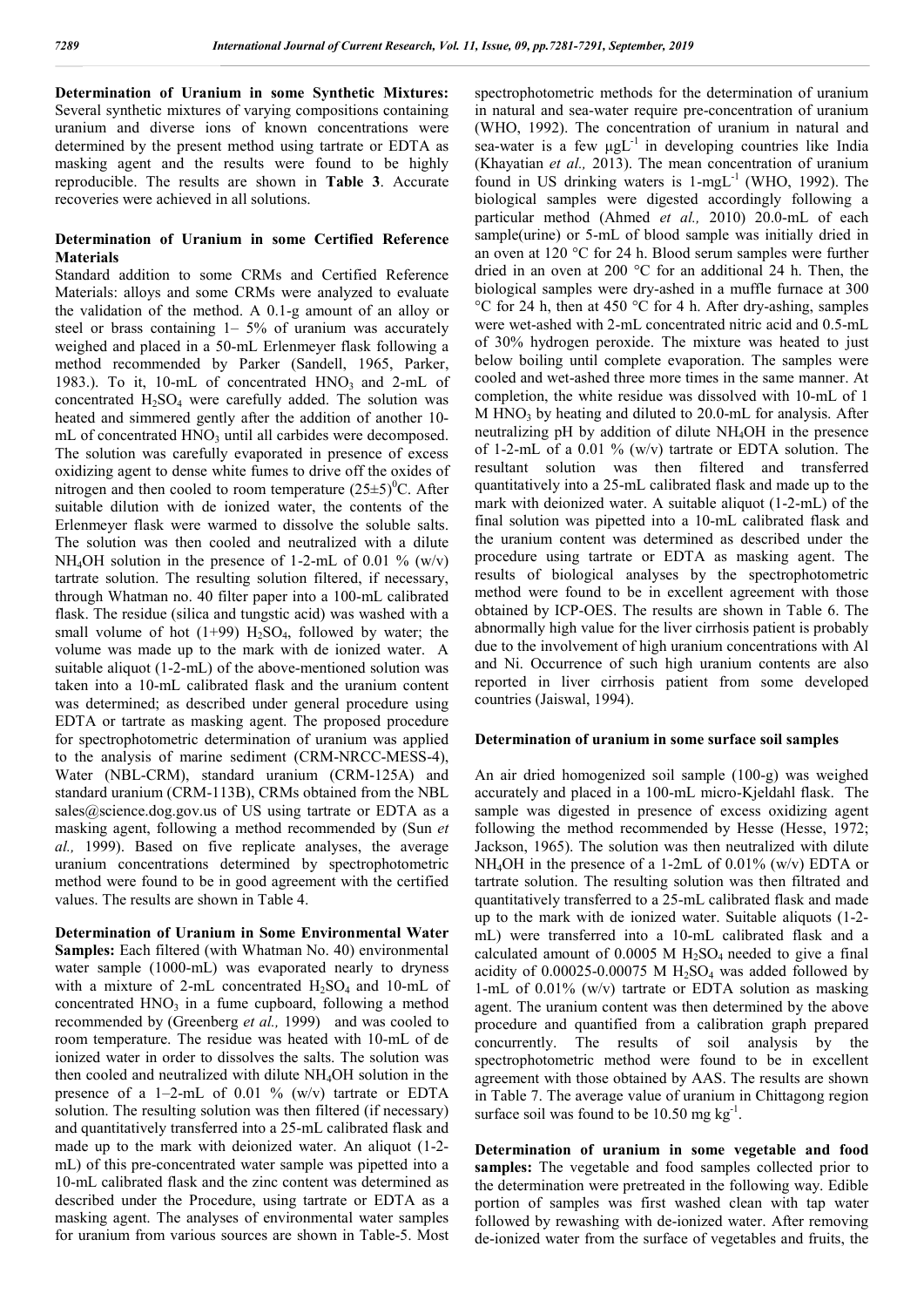samples were cut into small pieces and dried at 65º C in oven. An air dried vegetables and fruits samples (10gm) were taken in a 100-mL micro-Kjeldahl flask in presence of oxidizing agent and digested following a method recommended by Stahr (Stahr, 1991). A glass bead and 10-mL of concentrated nitric acid were added and the flask was placed on the digester under gentle heating. When the initial brisk reaction was over, the solution was removed and cooled at room temperature. 1-mL volume of concentrated sulfuric acid was added carefully, followed by the addition of 2-mL of concentrated HF, and heating was continued for at least 0.5 h and then cooled. The solution of flask then neutralized with dilute NH4OH in the presence of 1-2-mL of a 0.01 %  $(w/v)$  tartrate or EDTA solution. The resultant solution was then filtered and transferred quantitatively into a 25-mL calibrated flask and made up to the mark with de-ionized water. A suitable aliquot (1-2-mL) of the final solution was pipetted into a 10-mL calibrated flask and the uranium content was determined as described under the procedure using EDTA as masking agent. The results of biological analyses by the spectrophotometric method were found to be in excellent agreement with those obtained by ICP-OES. The results are shown in Table 8.

### **Conclusions**

In this paper, a new, simple, sensitive, highly selective and inexpensive method with the U<sup>VI</sup>-HNABH complex was developed for the determination of uranium in some real. environmental, biological, soil, food, vegetable and water samples for continuous monitoring to establish the trace levels of uranium in different sample matrices.

Although many sophisticated techniques such as pulse polarography, HPLC, AAS, ICP-OES and ICP-MS, etc. are available for the determination of uranium at trace levels in numerous complex materials, factors such as the low cost of the uranium instrument, easy handling, lack of requirement for consumables and almost no maintenance have caused spectrophotometry to remain a popular technique, particularly in laboratories of developing countries with limited budget. The sensitivity in terms of molar absorptivity and precision in terms of relative standard deviation of the present method are very reliable for the determination of uranium in real samples down to ng  $g^{-1}$  levels in aqueous medium at room temperature  $(25 \pm 5)$ °C.

**Acknowledgements:** We are thankful to the Authorities of Chittagong Medical College Hospital and Chittagong Treatment Hospital for supplying biological samples, we also thankful to the Authorities of BNO lubricants, Chittagong to permit us for analyzing Biological, Food and soil Samples by ICP-OES and also grateful to the Department of Chemistry, University of Chittagong for providing us all the logistic supports for completion of our Research Work.

**Conflicts of Interest:** All authors report no conflicts of interest relevant to this article.

# **REFERENCES**

- Abdennabi A.M.S. and Anter M. *Analytica Ahemica Acta,*  1987:881.
- Abe S. Takahashi M, 1985. Spectrophotometric determination of trace uranium(VI) as a mixed ligand complex with 2-(5 bromo-2-pyridylazo)-5-diethylaminophenol and aromatic

carboxylic acid, *Journal of Radionalytical and Nuclear Chemistry*, 90/2: 247.

- Ahmed M. J., Reazul Hoque M., Shahed Hossain Khan A. S. M. and Bhattacharjee S. C., 2010, A Simple Spectrophotometric Method for the Determination of Aluminum in Some Environmental, Biological, Soil and Pharmaceutical Samples Using 2-Hydroxynaphthalde-hydebenzoylhydrazone, *Eurasian J. Anal. Chem.*, *5*(1): 1.
- Aleksandrova E. A., and Charykov A. K., 1989. *Radiochimica,*, 31:96.
- Ali Niazi, 2008, A comparative study between least-squares support vector machines and partial least squares in simultaneous spectropho determination of cypermethrin, permethrin and tetramethrin, *J. Braz. Soc*., 17:1020.
- Aziz M., Beheir SH G. and Shakir K., 1993, Spectrophotometric determination of uranium in natural waters after preconcentration on TBP-plasticized dibenzoylmethaneloaded polyurethane foams, *Journal of Radioanalytical and Nuclear Chemistry*,172: 319.
- Aziz M., S. H., Behieir G. and Shakir K. 1993, Spectrophotometric determination of uranium in natural waters after preconcentration on TBP-plasticized dibenzoylmethane-loaded polyurethane foams, *Journal of Radionalytical and Nuclear Chemistry,* 172:319.
- Bale M. N. and Sawant A. D. 2001, Solvent extraction and spectrophotometric determination of uranium(VI) with pyridine-2-carboxaldehyde 2-hydroxybenzoylhydrazone, *Journal of Radionalytical and Nuclear Chemistry*, 247:531.
- Barakat M. F. and Abdel-Hamid M.M., 2001, *J Radioanal Nucl Chem*, 247:159.
- Busev A. I., Tiptsova V. G., Ivanov (Eds.) V. M., 1981. "Analytical Chemistry of Rare Elements", *Mir Publishers*, Moscow, 385.
- Dubey S. C. and Nadkarni M. N., 2002, *Talanta,* 57:193.
- Evtmova B, 1976, *Analytica Chimicia Acta*, 83:397.
- Florence T. M., Johnson D. A., and Yvonne J. Farrar, 1969*, Analytical Chemistry Section, Australian Atomic Energy Commission,* Lucas Heights, N.S.W*.,* 41(2):1653,
- Florence T. M., Johnson D. A. and Farrar Y. J.,1969. *Analytical Chemistry*, 1653, 41:11
- Ghasemi J. B., Zoffonoun E. 2010, *Talanta,* 71,191.
- Ghasemi J. B. and Zolfonoun E. 2010, *Talanta*, 1191.
- Greenberg E. A., Clesceri S. L. and Eaton (Eds.) D. A. 1992. *"Standard Methods for the Examination of Water and Wastewater",* 18th ed., American Public Health Association, Washington D. C., 3: 253
- Hartenstein S. D., 1990, Spectrophotometric procedure for the determination of uranium with 2- (5-bromo-2-pyridylazo)-5 diethylaminophenol at a nuclear reprocessing facility *Analytica Chimica Acta*., 228:279.
- Hesse P. R., 1972, *"A Text Book of Soil Chemical Analysis",*  Chemical Publishing Co. Inc., New York, 332.
- Hung S. C., Qu C. L. and Wu S. S.*,*1982. *Talanta*, 29: 269.
- International Atomic Energy In: *Principles of radioactive waste management*. Safety series, 1995.
- Jackson M. L., 1965. "*Soil Chemical Analysis*", Prentice Hall, Englewood Cliffs*,* 326.
- Jaiswal D.D., Dang H.S., Pullatand V.R., Sharma R. C. Bull 1994, *Radiat. Pro*t, 17:44.
- Jalbani N. and Soylak M, 2014, *Journal of Radionaalytical and Nuclear Chemistry*, 301: 263.
- Jeffery G. H., J. Bassett J., Mendham J and Denney (Eds.) R. C., 1994."Vogel's Textbook of
- Quantitative Chemical Analysis" ELBS of 5th Edition, *Bath Press Ltd.*, London, 328.
- Jie C., Zaijun L. and Ming L, 2008 Spectrophotometric determination of ultra trace uranium(VI) in seawater after extractive preconcentration with ionic liquid and